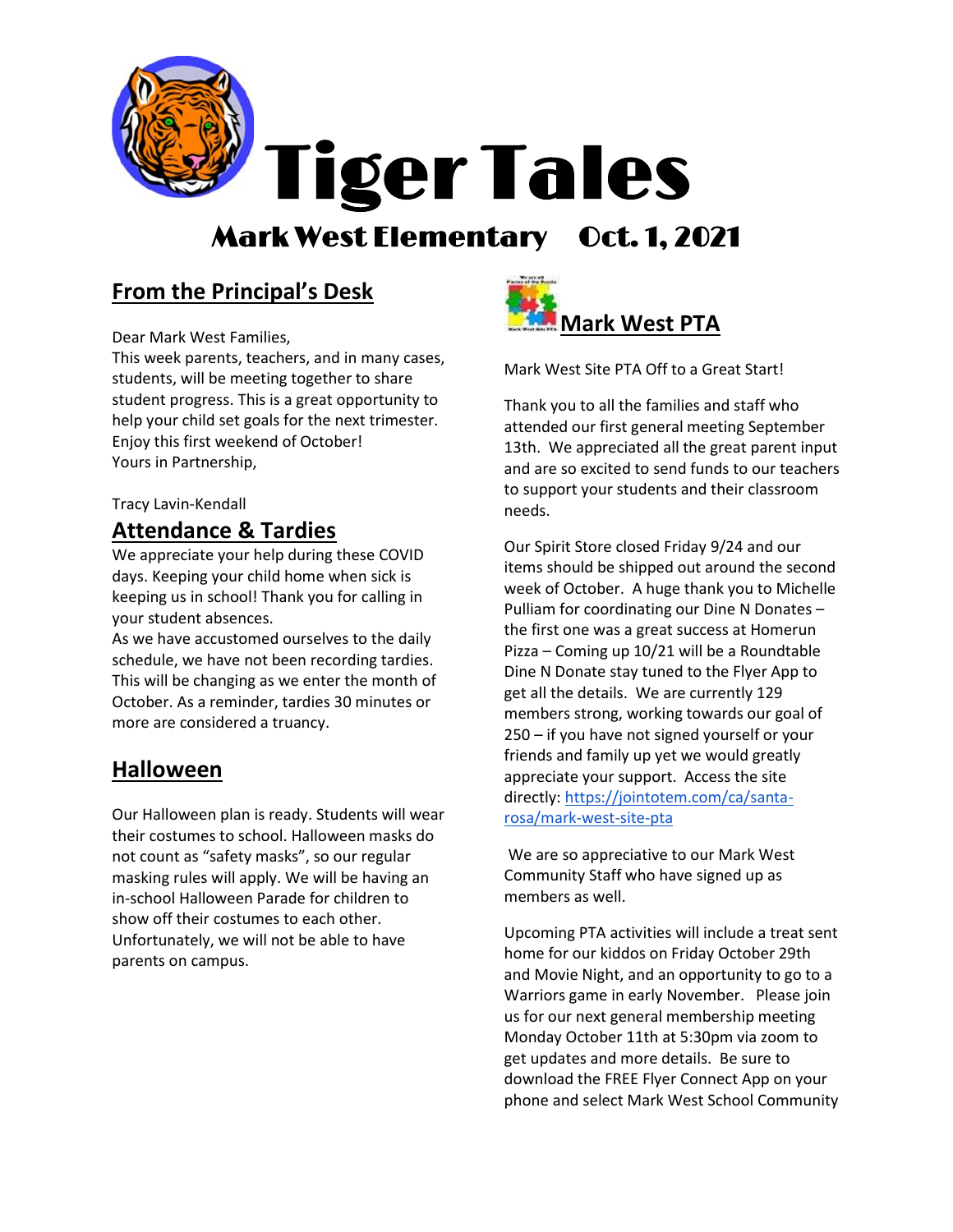

for calendar and information updates. You do not need to be a PTA member to use the App but we would greatly appreciate your support!

Thank you for helping us to keep our community connected! Any questions please contact us at mwtigerspta@gmail.com

Melanie Dodson-Bolin

MWPTA President

## **Noon League Has Begun!**

You know it's Fall when Flag Football starts! Flag Football is the first event in Mark West Elementary's Noon League. Mr. Graves and Mr. Ryan, our 6th grade teachers voluntarily give up their lunch time to supervise three fields of 4-6 grade students playing football. For many, this is the first time they have ever tried playing any sport. This program builds confidence, leadership, and teamwork among the upper grade students. Thank you Mr. Graves and Mr. Ryan!

## **Safe Routes To School**

#### [International Walk and Roll Video](https://www.youtube.com/watch?v=05P9iLfUYrk)

Wednesday, October 6, is International Walk and Roll to School Day. Kids, join Ms. Kendall at Sam's Market at 7:45 am for a Walking School Bus! We will leave at 7:50 and arrive at school by 8:15. If you can't meet us there, walk from wherever you can! Ms. Burbank is meeting students who live in the Saddlebrook neighborhood next to the Garden area in Maddox Park at 7:45 and will walk to school

beginning at 8:00. Let's see how many kids walk or ride their bikes to school on this day! This event will kick off our Wednesday Walk and Roll Days.

# **MARK WEST EDUCATION FOUNDATION**

Music classes have begun for 4th-6th grade students who signed up for guitar, violin, band, or chorus. Mark West TK-3rd grade students will have music classes during the 3rd trimester. K-2nd grade will begin music appreciation class and 3rd grade will begin recorder class on Thursday, March 3.

 Our music program is one thing that separates us from many elementary school districts! Please help support this valuable program. Come to the meeting on Monday, October 4th, 6:00pm. or, email Ms. Kauffman if you are interested in joining the Mark West Education Foundation Board[. kkauffman@mwusd.org](mailto:kkauffman@mwusd.org)

### **Substitutes Needed**

Come help out at school and get paid to do it! We have substitute positions available in the classroom, on the yard, in the library, the cafeteria, and the office. The schedule is flexible – work as little or as much as you like. Stop by the school office to pick up an application or by the District Office (305 Mark West Springs Road) to talk to Marcia Noxon about signing up today!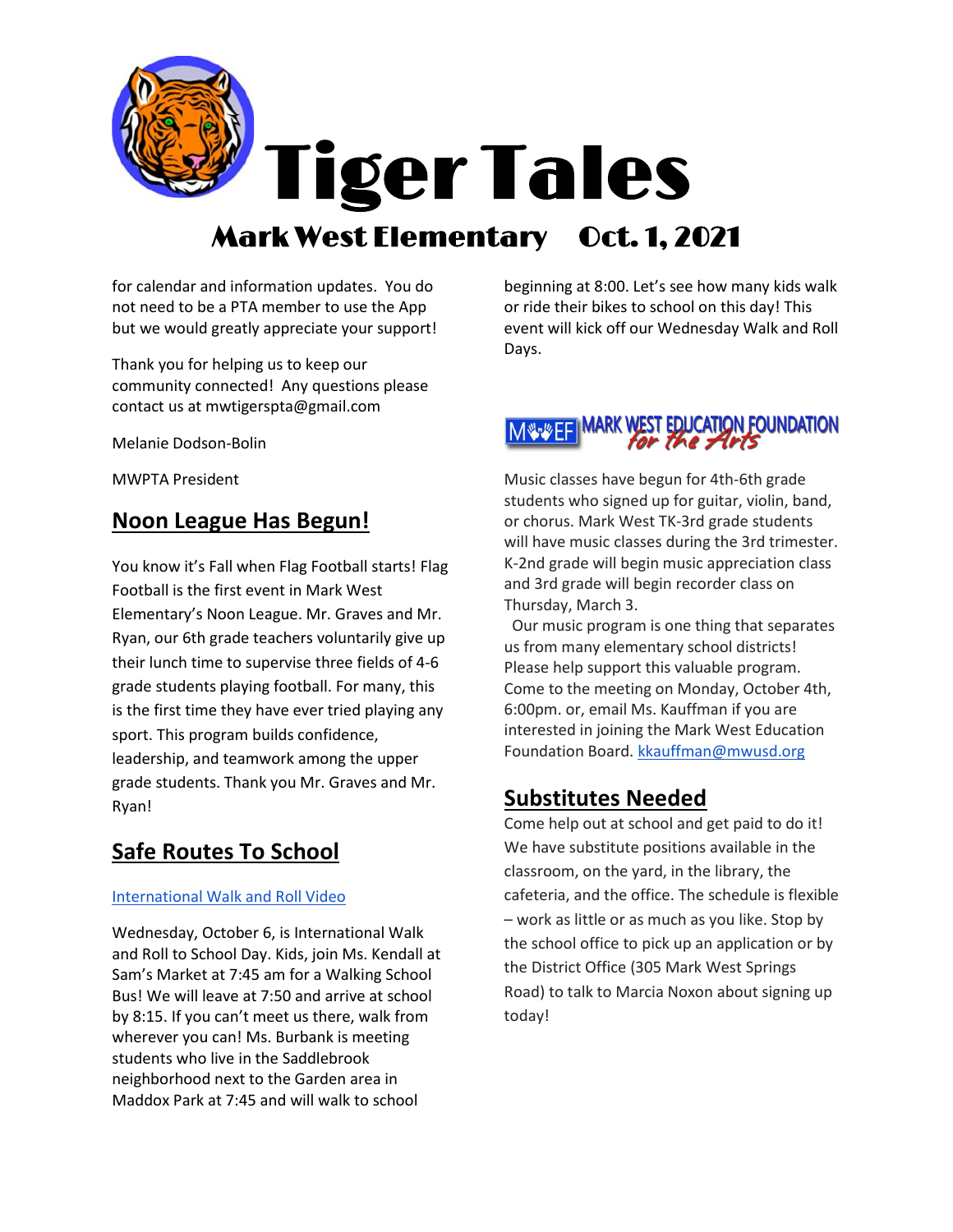

## **Important Dates**

- **10/4** MWEF Meeting 6:00pm by Zoom
- **10/5** Charter Music Presentation to TK-6th
- **10/6** International Walk and Roll Day-

Walking School Bus

- **10/8** Parent Teacher Conferences No school for Students
- **10/11** 4th Grade Bicycle Rodeo
- **10/11** PTA General Meeting 5:30 by Zoom
- **10/15** Student Council Elections
- **10/21** Great American Shakeout Dine and Donate- Round Table Pizza
- **10/29** End of Trimester 1 Halloween Costume Day PTA Movie Night
- **11/1** Non-Instructional Day- Teacher

Professional Development

- **11/11** Veterans Day- No School
- **11/15** Makeup Picture Day
- **11/22 -11/16** Thanksgiving Break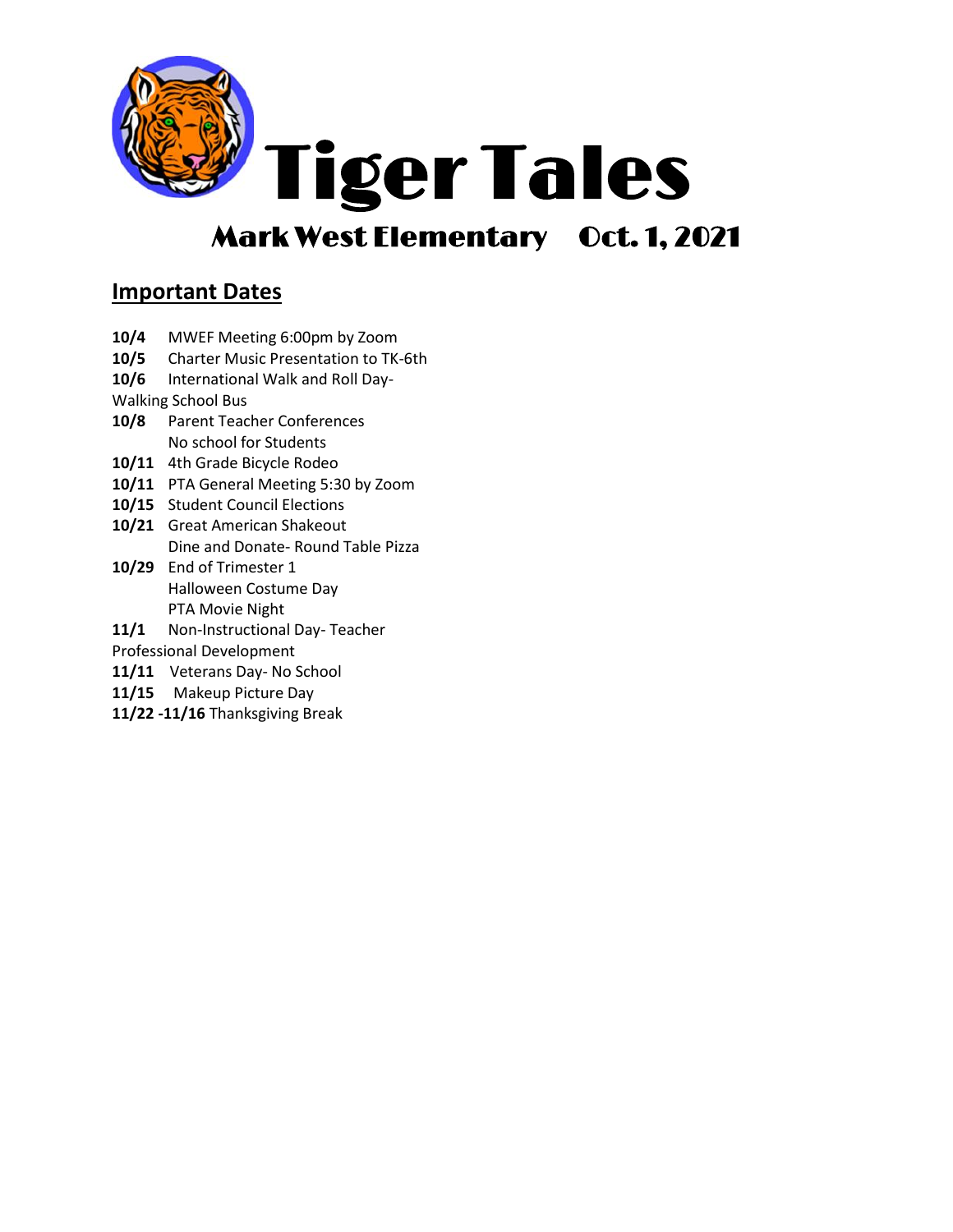

## **School Activities**

Kindness Ninjas! Thank you room 5.



Who says big kids don't like to play?